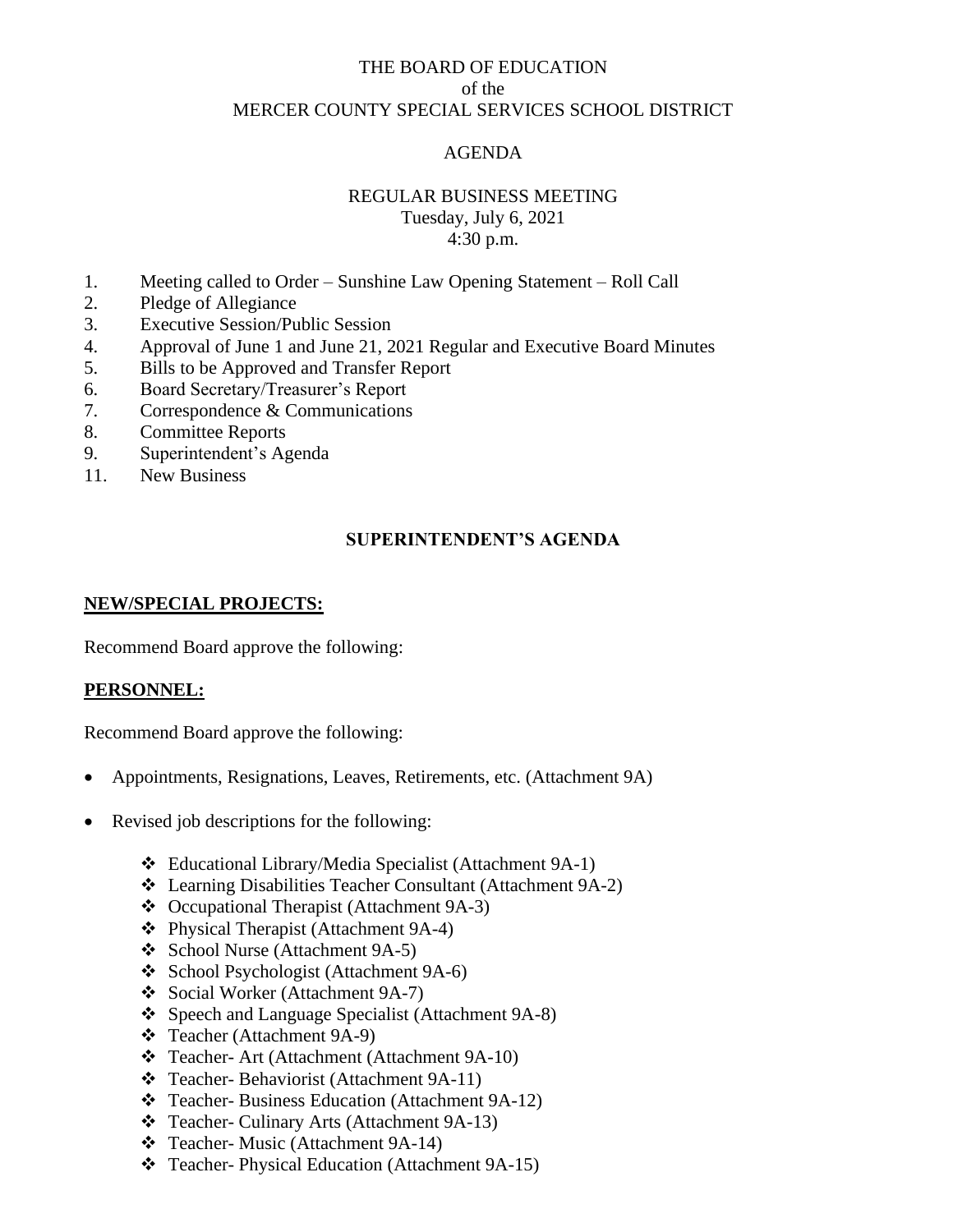- ❖ Transition Teacher (Attachment 9A-16)
- ❖ Reading Specialist (Attachment 9A-17)
- ❖ Teacher- Career Education (Attachment 9A-18)
- ❖ Teacher- Technology (Attachment 9A-19)
- *Revised* Professional Employment Agreement between Board of Education for the Mercer County Special Services School District and Frederick J. Hillman as Manager Technology and Buildings and Grounds for the period July 1, 2021 – June 30, 2022 (Attachment 9A-20)
- *Revised* Professional Employment Agreement between Board of Education for the Mercer County Special Services School District and Udaya Batchu as Assistant School Business Administrator for the period July 1, 2021 – June 30, 2022 (Attachment 9A-21)

## **MISCELLANEOUS:**

Recommend Board approve the following:

- Continuation of Charlotte Danielson Group Model for Teacher, Therapist, Child Study Team, and support staff evaluation per code N.J.A.C. 6A.10., effective: 07/01/2021 - 06/30/2022
- Continuation of Stronge Leader Evaluation Model for Principals and Supervisors per code N.J.A.C. 6A.10., effective: 07/01/2021 - 06/30/2022
- Tammy Lascar as the Affirmative Action Officer for the District, at no cost to the District, effective July 1, 2021 - June 30, 2022
- Affirmative Action Team Members for the District, to conduct the needs assessment and develop a Comprehensive Equity Plan, at no cost to the District, effective July 1, 2021 – June 30, 2022
	- a. Tammy Lascar, Affirmative Action Officer
	- b. Brian V. Bittings, Clara Bigos and Carline Mirthil, Team Members
- Organizational Chart, effective 07/01/2021 (Attachment 9B)
- Revised and/or New Policies, Regulations, or By-Laws (Attachment 9C)

**First Reading** -- Revised and/or New Policies, Regulations, or By-Laws

## *BYLAWS*

0131 Bylaws, Policies, and Regulations (M)

## *POLICIES*

- 3134 Assignment of Extra Duties
- 3142 Nonrenewal of Nontenured Teaching Staff Member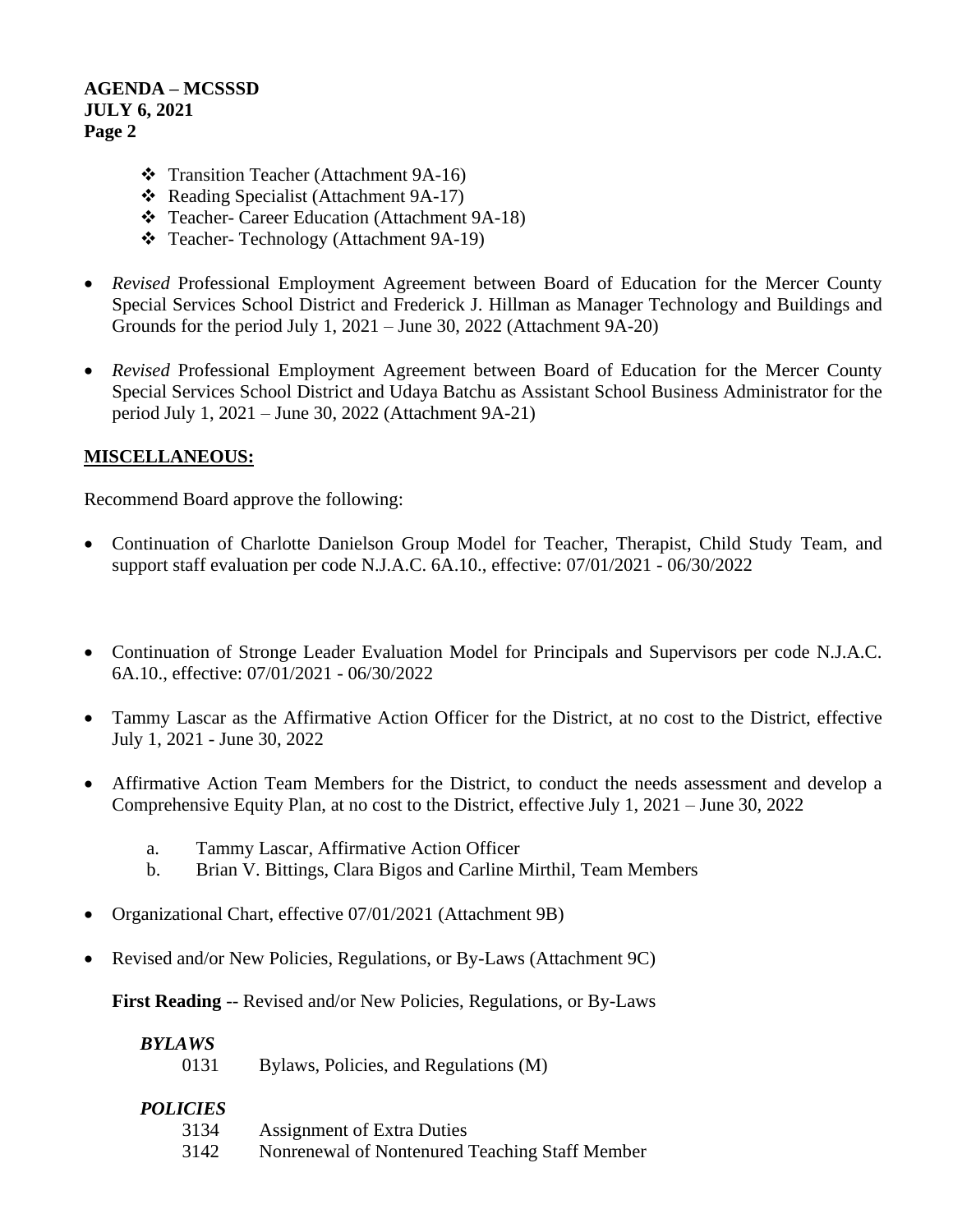| 3160 | Physical Examination (M) |  |
|------|--------------------------|--|
|      |                          |  |

- 3218 Use, Possession, or Distribution of Substances (M)
- 3221 Evaluation of Teachers (M)
- 3222 Evaluation of Teaching Staff Members, Excluding Teachers and Administrators (M)
- 3223 Evaluation of Administrators, Excluding Principals, Vice Principals, and Assistant Principals (M)
- 3224 Evaluation of Principals, Vice Principals, and Assistant Principals (M)
- 4146 Nonrenewal of Nontenured Support Staff Member
- 4160 Physical Examination (M)
- 4218 Use, Possession, or Distribution of Substances (M)
- 6471 School District Travel (M)

## *REGULATIONS*

- 3142 Nonrenewal of Nontenured Teaching Staff Member
- 3218 Use, Possession, or Distribution of Substances (M)
- 3221 Evaluation of Teachers (M)
- 3222 Evaluation of Teaching Staff Members, Excluding Teachers and Administrators (M)
- 3223 Evaluation of Administrators, Excluding Principals, Vice Principals, and Assistant Principals (M)
- 3224 Evaluation of Principals, Vice Principals, and Assistant Principals (M)
- 4146 Nonrenewal of Nontenured Support Staff Member
- 4218 Use, Possession, or Distribution of Substances (M)
- 6471 School District Travel (M)

**Second Reading** -- Revised and/or New Policies, Regulations, or By-Laws

#### *BYLAWS*

None

## *POLICIES*

None

## *REGULATIONS*

None

**Abolished** -- Policies, Regulations, or By-Laws 1649 Federal Families First Coronavirus (COVID-19) Response Act (M)

#### **REPORTS:**

Recommend Board approve the following:

- Fire and Security Drill(s) for the month of June 2021 (Attachment 9D)
- Harassment, Intimidation & Bullying as of June 2021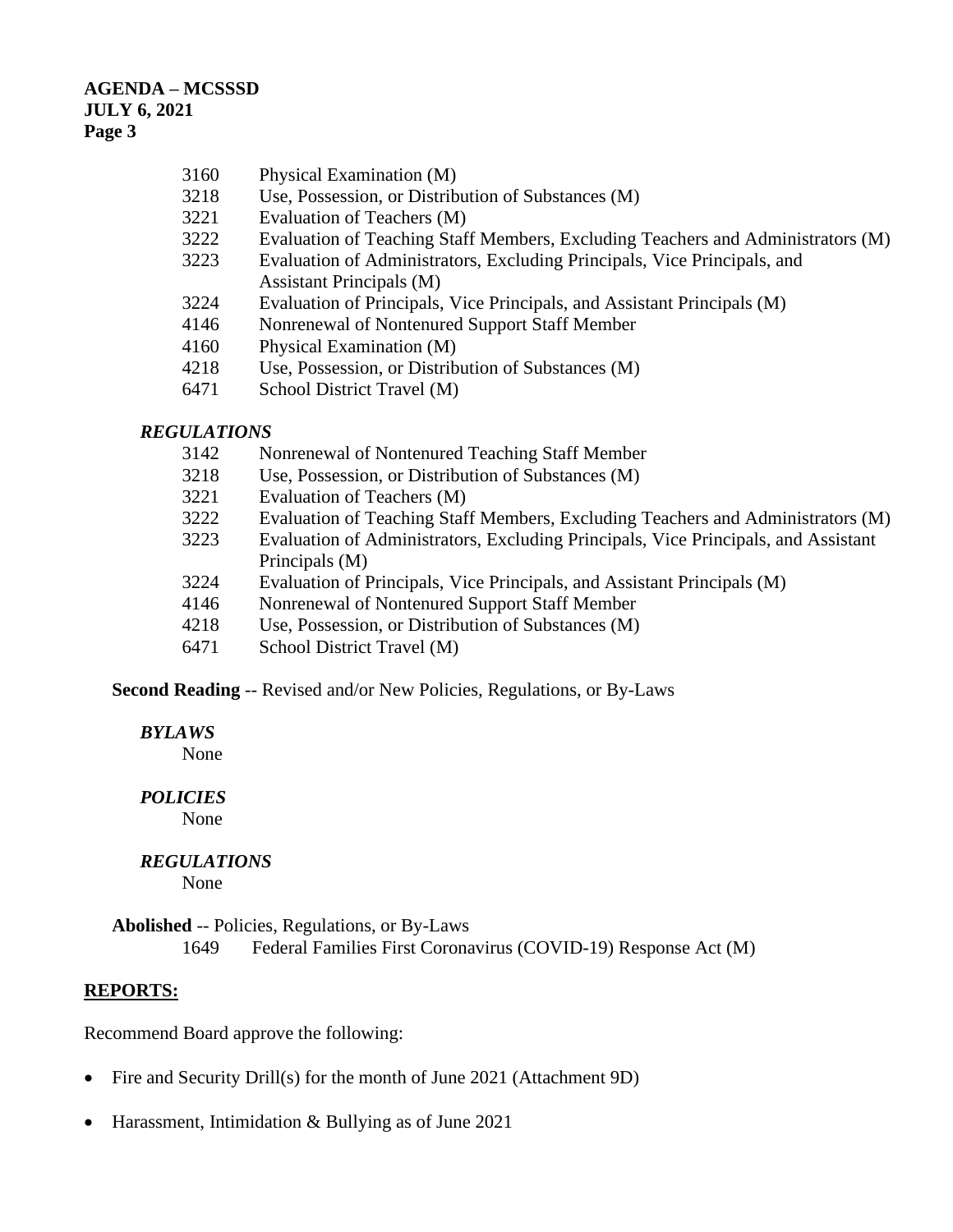| <b>Month</b> | <b>Investigations</b> | <b>HIB</b> | <b>Non-HIB</b> |
|--------------|-----------------------|------------|----------------|
| July         |                       |            |                |
| August       |                       |            |                |
| September    |                       |            |                |
| October      |                       |            |                |
| November     |                       |            |                |
| December     |                       |            |                |
| January      |                       |            |                |
| February     |                       |            |                |
| March        |                       |            |                |
| April        |                       |            |                |
| May          |                       |            |                |
| June         |                       |            |                |
| <b>TOTAL</b> |                       |            |                |

• Enrollment Data as of June 2021

|               | <b>July</b> | Aug | <b>Sep</b> | Oct | <b>Nov</b> | Dec | Jan Feb |     | Mar | Apr | May | Jun<br>e |
|---------------|-------------|-----|------------|-----|------------|-----|---------|-----|-----|-----|-----|----------|
| 2019-<br>2020 | 497         | 498 | 548        | 546 | 546        | 551 | 544     | 559 | 563 | 561 | 561 | 560      |
| 2020-<br>2021 | 428         | 428 | 496        | 501 | 503        | 505 | 506     | 502 | 501 | 501 | 502 | 501      |

|                                 | 05/31/2021 | 06/30/2021 |
|---------------------------------|------------|------------|
| Mercer High School              | 245        | 242        |
| <b>Mercer Elementary School</b> | 189        | 189        |
| <b>Regional Day</b>             |            |            |
| Joseph F. Cappello School       |            |            |
| TOTAL:                          |            |            |

# 11. **NEW BUSINESS**

Recommend Board approve the following:

a. Approve the revised contract with Bayada Home Healthcare Incorporated for the period July 1, 2021, to June 30, 2022, on an as needed basis for nursing services at a rate of \$55 per hour (Attachment 11-a).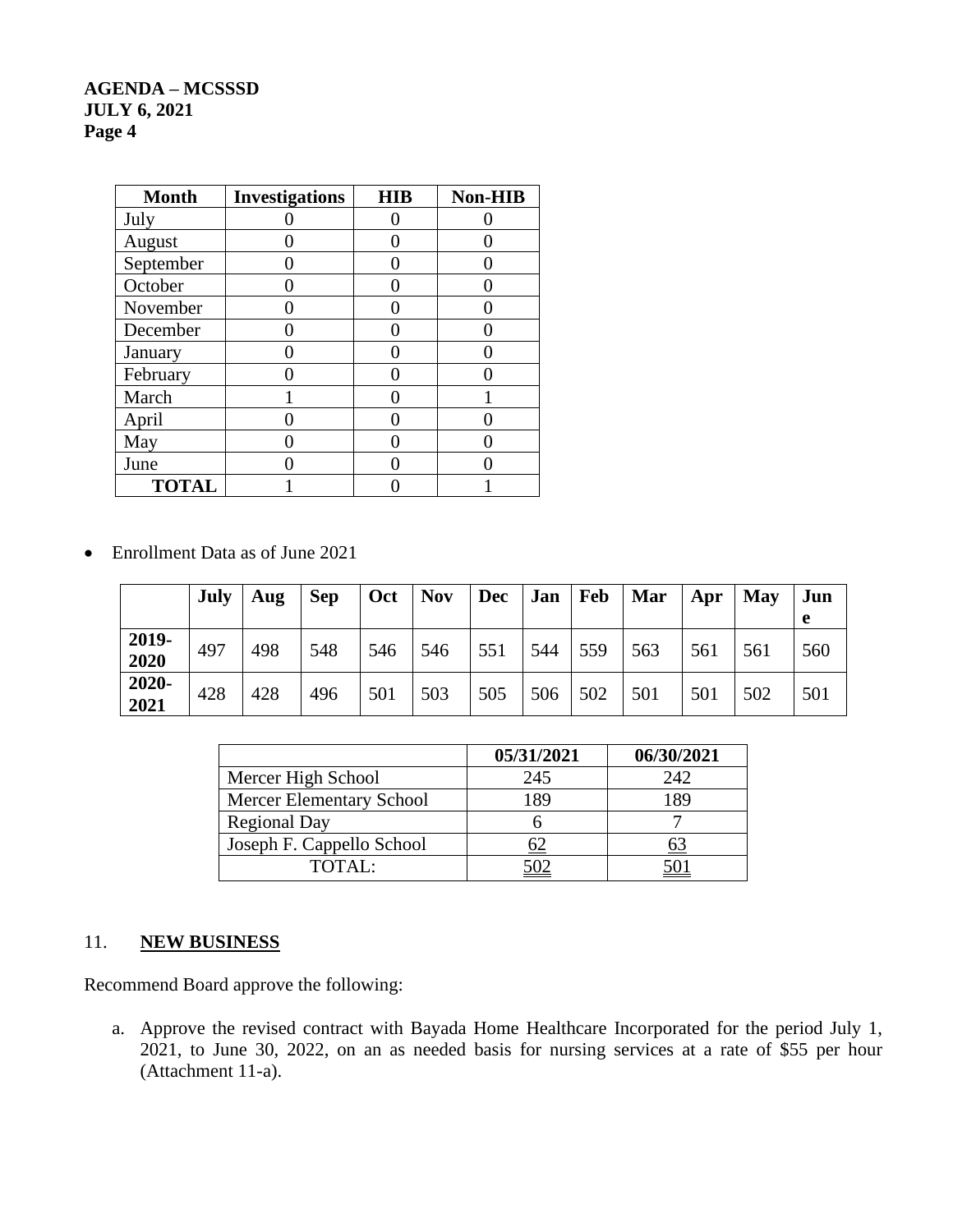- b. Approve the Agreement between Mercer County Special Services School District and Genova Burns, Attorney-at-Law for Negotiation Attorney Services beginning July 1, 2021, through June 30, 2022. (Attachment 11-b).
- c. Approve renewal of software agreement with School Dude Solutions Incorporated for State mandated automated work order system, as required by N.J.A.C. 6A:23A-6.9 for the period July 1, 2021 through June 30, 2022, renewal amount not to exceed \$7,034.91 (Attachment 11-c).
- d. Approve (3) 48-month Leases with Xerox under NJ State Contract G2075, NJ Contract/Blanket #40469 to replace inoperable copiers in Joseph F Cappello School, Mercer Elementary School and Transportation Department. Lease payments respectively will be \$156.75/month, \$187.39/month, and \$102.16/month effective August 1, 2021. Maintenance will be covered on a cost per copy basis.
- e. Staff and Student Travel (Attachment 11-e).
- f. Approval of Transportation Contract(s), Bids, Renewals and Addendum (11-f).
- g. Miscellaneous Equipment Disposal List (Attachment 11-g).
- h. Approve IMX Medical Management Services Fit for Duty Exams for the 2021/22 school year up to \$1,100/per evaluation and up to \$2,000.00/per evaluation for specialty doctors.
- i. Approve member participation in the PEPPM (Pennsylvania Education Purchasing Program for Microcomputers) National Technology Cooperative Purchasing Program.
- j. Approve the following student affiliation agreements: Kean University Mercer County Community College
- k. Approve Heather Pyle, Consultant to provide reporting services including State Reporting and Compliance Reporting to the District and training for the Supervisor of Student Services and Human Resource/Compliance and training on an as needed basis at an hourly rate of \$50 not to exceed \$5,000 effective July 1, 2021, through June 30, 2022.
- l. Approve Anthony Giovannetti, Consultant to perform integration and support services for Frontline Central and Systems 3000 on an as needed basis for the period July 1, 2021 through June 30, 2022 at an hourly rate of \$50 not to exceed \$5,900.
- m. Approve Jennifer Freeman, Consultant to provide training to the Transportation Coordinator on an as needed basis at an hourly rate of \$45 for the period July 1, 2021 through June 30, 2022 not to exceed \$4,000.
- n. Approve to award bid# 19.982 for the Alfred Reed School Steam Pipe Replacement to McCloskey Mechanical in the amount of \$444,000 (Attachment 11-n).